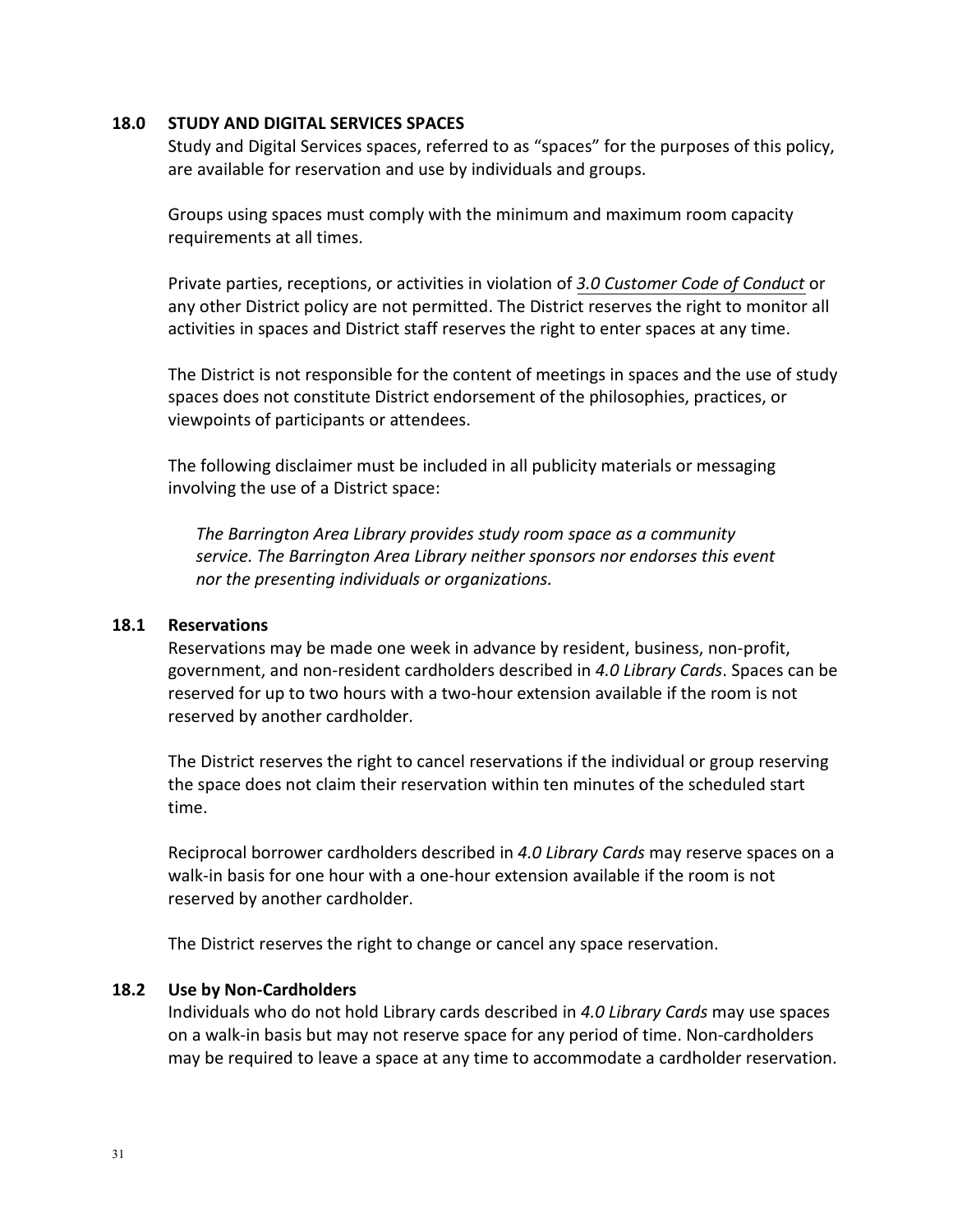## **18.3 Digital Services Spaces**

Digital Services spaces offer special equipment and software for recording, content creation, and gaming.

In addition to the aforementioned reservation and usage restrictions, access to Digital Services spaces is further limited by the following:

- Digital Studios may only be reserved by individuals intending to use the specialized studio equipment.
- The District reserves the right to limit access to Digital Services spaces, software, and equipment to individuals meeting age requirements.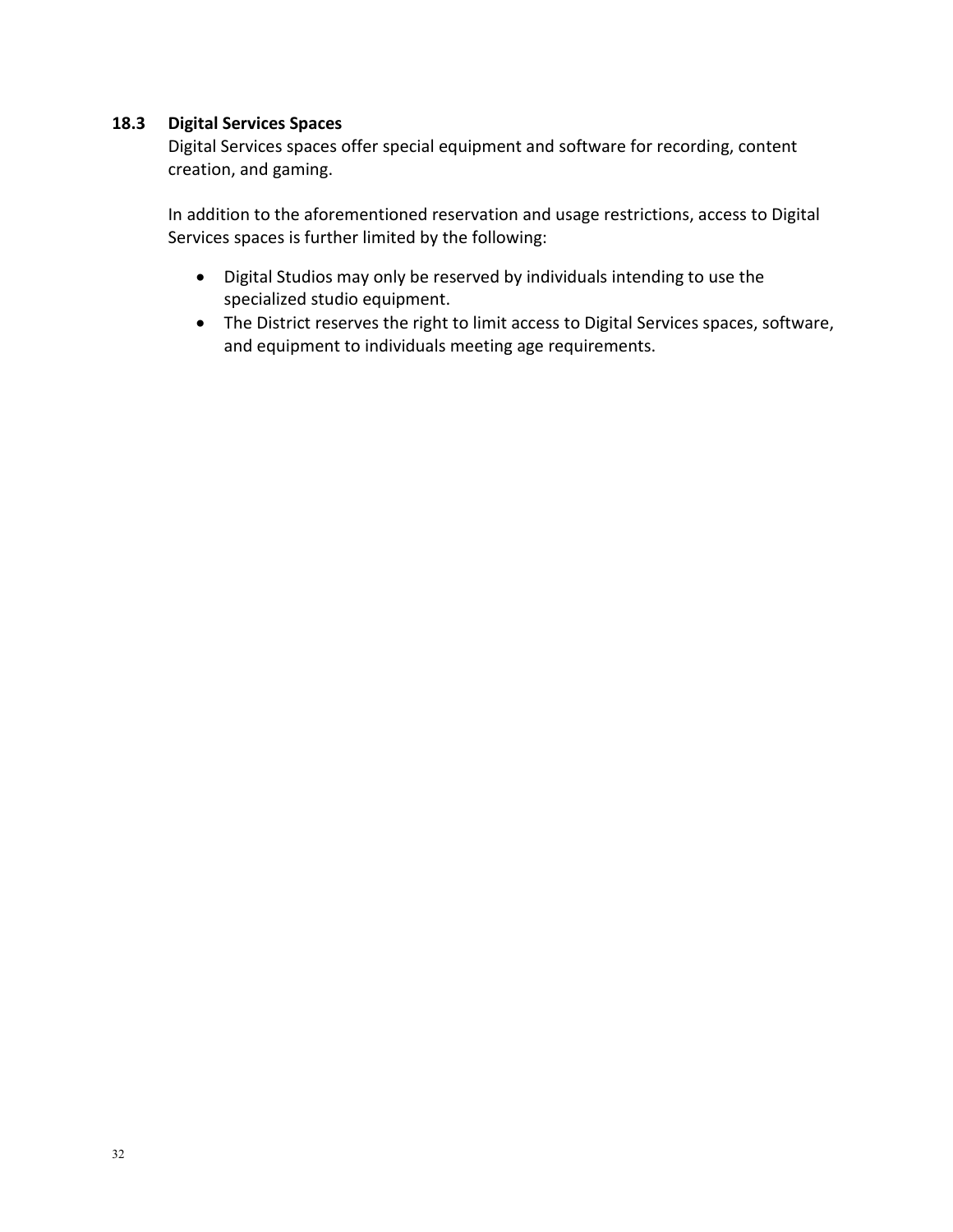### **19.0 MEETING ROOMS**

The public meeting rooms of the District are operated by the District as a part of its service to the community as a limited public forum to provide for the informational, cultural, educational and recreational needs of the community.

District public meeting rooms will not be denied to any person or organization because of race, color, religion, national origin, ancestry, age, sex, marital status, sexual orientation, unfavorable discharge from military service, political affiliation or physical limitations or any other characteristic that is currently protected by applicable law.

The District is not responsible for the content of meetings, programs, or events held on the premises. The use of the meeting room facilities does not constitute District endorsement of the philosophies, practices, or viewpoints of presenters, participants, or attendees.

The District provides the Zimmerman Room and the Meeting Room, referred to as "meeting rooms", for reservation by cardholders associated with the following groups:

- Local clubs, organizations, or groups engaged in civic, cultural, or educational activity.
- Governmental bodies located within the Barrington Public Library District.
- Businesses, tax-exempt non-profit organizations, or professional associations located within the Barrington Public Library District.

District-sponsored programs, events, and meetings take precedent over public requests. Reservations from eligible cardholders are approved on a "first-come, first-served" basis regardless of the beliefs or affiliations of the group.

Meeting rooms may not be used for:

- Meetings, programs or events involving the sale, advertising, solicitation, or promotion of commercial products or services.
- Private social gatherings or parties.
- Fundraising activities, except those where the District is the sole beneficiary and that have received prior approval from the Executive Director.

The District reserves the right to monitor all activities in meeting rooms and District staff reserves the right to enter meeting rooms at any time. Participants in meetings, programs, and events are subject to all District policies.

The District reserves the right to terminate meetings, programs, and events disruptive to regular Library use and operation or if participants are otherwise in violation of this or other District policies.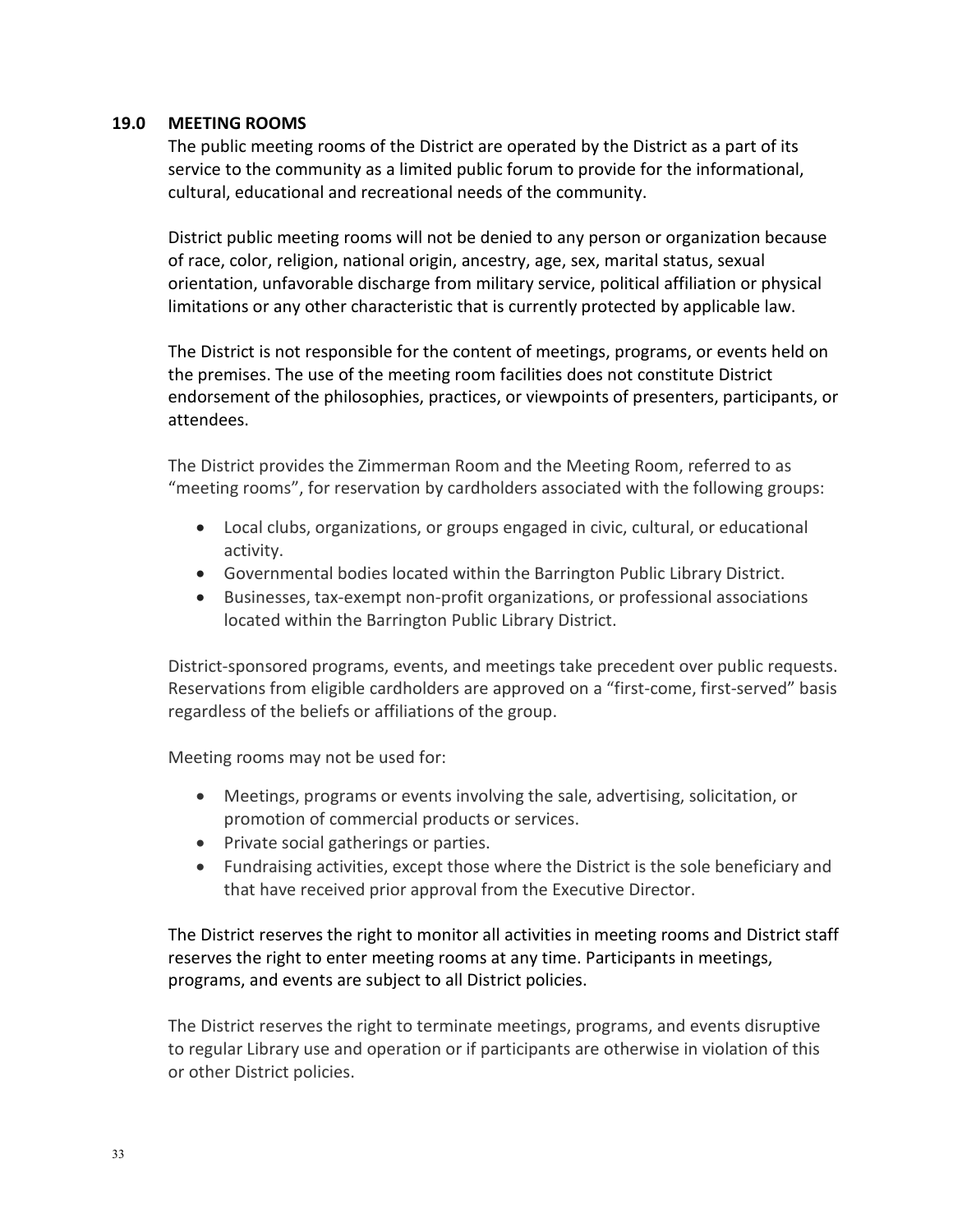The District Board of Trustees reserves the right to require a cash deposit or proof of a bond or insurance to be approved by the Board.

Groups in violation of this policy or other District policies may lose the privilege of reserving meeting rooms.

#### **19.1 Meeting Room Reservations**

The Meeting Rooms are available to be reserved during and for regular operating hours by District cardholders age eighteen and older.

Reservation requests must be made a minimum of twenty-four hours and a maximum of four months in advance of the desired date using the District's online reservation system.

Reservation requests must include a designated contact person to answer questions from the public about the meeting, program, or event.

The reserving cardholder is the only person authorized to request changes to the reservation. Authorization to use a meeting room is not transferrable to any other individual, organization or group.

Cardholders, by making a meeting room reservation request, agree to follow *19.2 Rules for the Use of Meeting Rooms.*

District staff will review reservation requests for compliance with this policy during regular business hours. District staff may ask additional questions about the request to verify compliance with eligibility and room use.

The District reserves the right to deny reservation requests that are not in compliance with this policy or those that reasonably present a threat to the safety of District staff or customers. The District reserves the right to request additional information from reserving cardholders demonstrating their compliance with this policy.

The District reserves the right to change or cancel any meeting room reservation.

Meeting room users agree to hold harmless, defend and indemnify the District, its Board of Trustees, and all District staff, against all loss, liability, damage and expense, including attorney's fees, incurred by any of the parties on account of any injury to or death of any person or persons while on the premises as a result of user's activities.